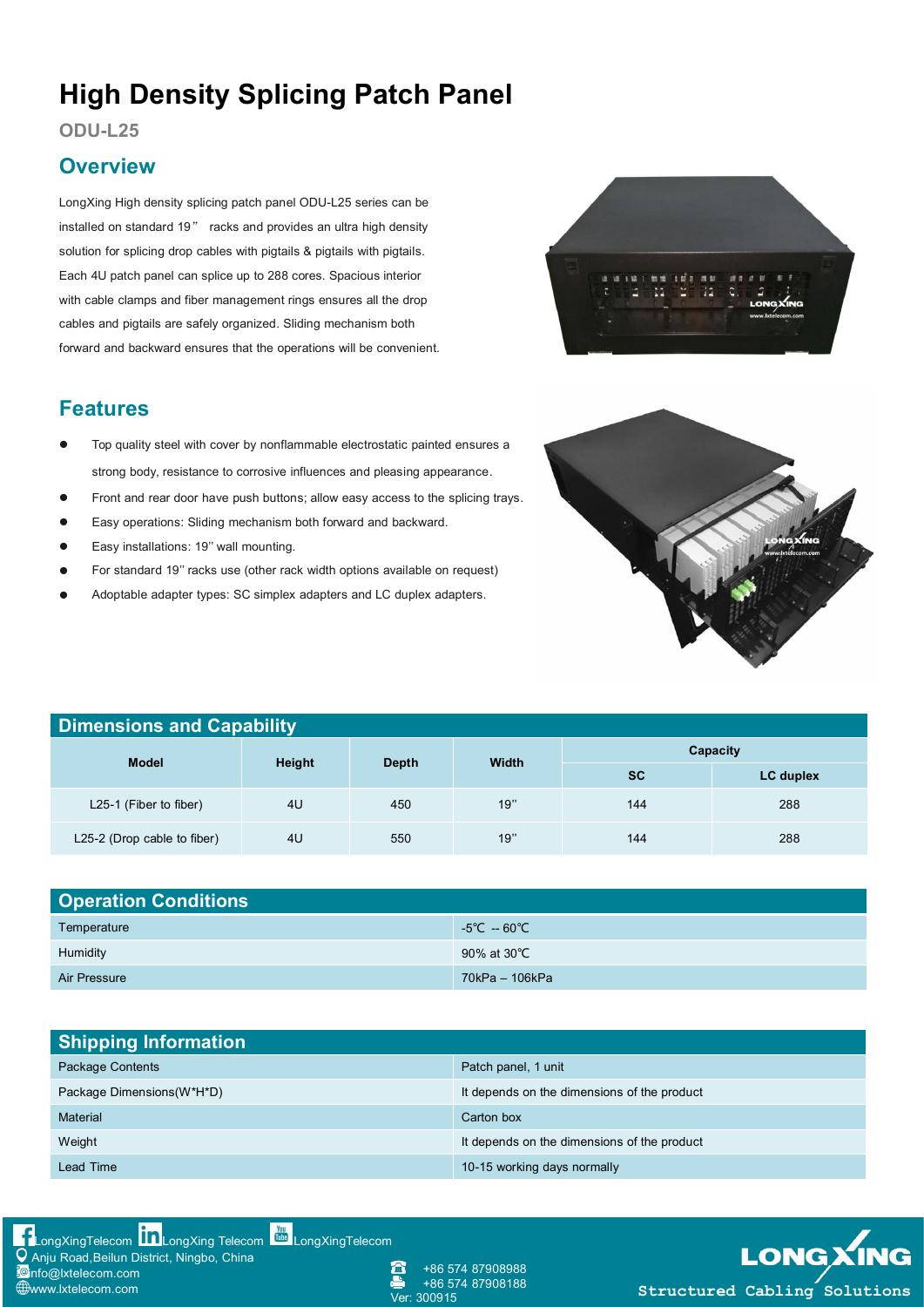### **Technical Drawing**





[LongXingTelecom](https://www.youtube.com/user/LongXingTelecom) LLL[LongXing](https://www.linkedin.com/company/longxing-telecom) Telecom L<sup>ung</sup>LongXingTelecom **Andrew Contract Contract Contract Contract** Contract Co Anju Road,Beilun District, Ningbo, China info@lxtelecom.com [www.lxtelecom.com](http://www.lxtelecom.com)

Δ +86 574 87908988 +86 574 87908188

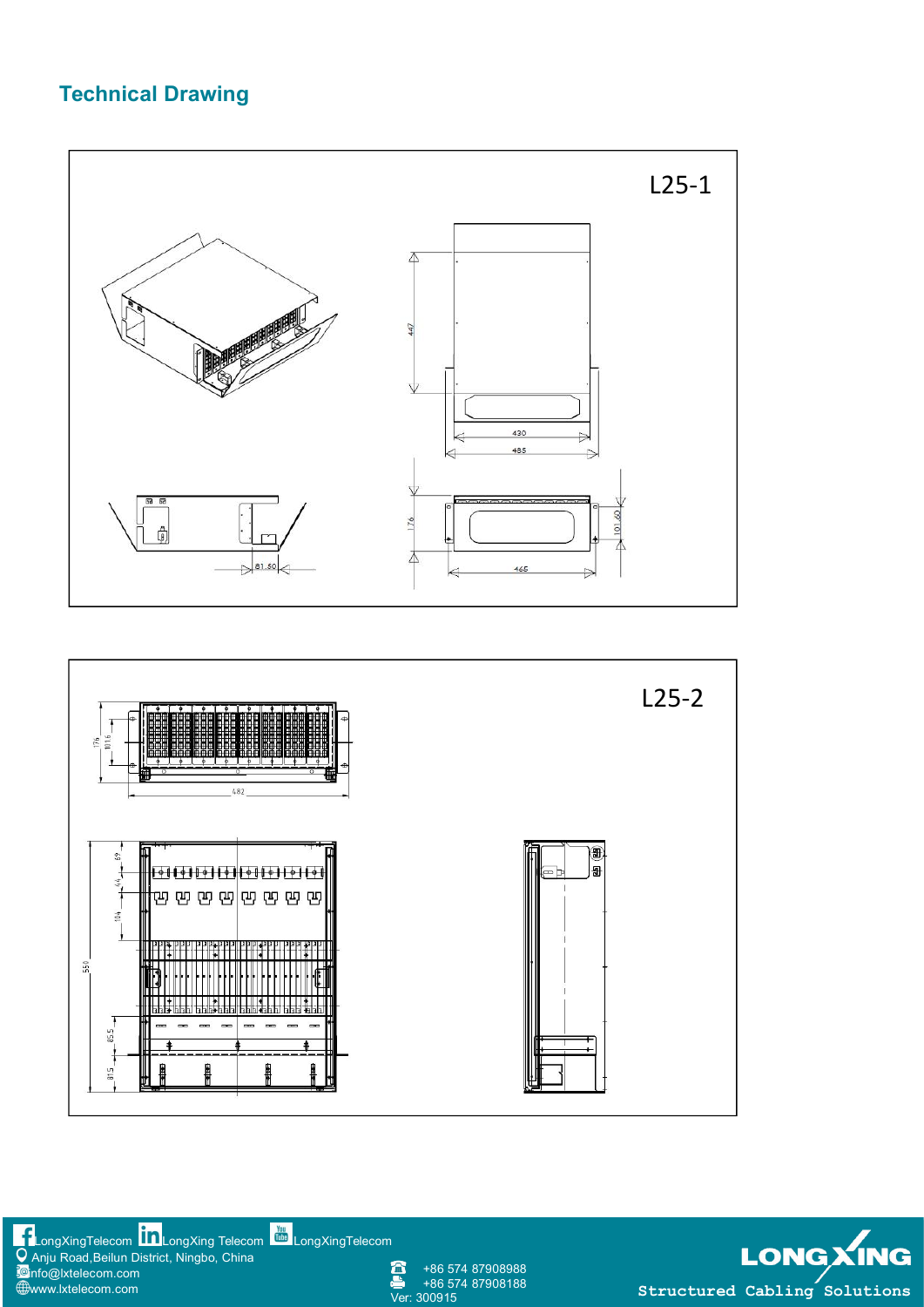## **Part Details**

L25-1





+86 574 87908988 +86 574 87908188